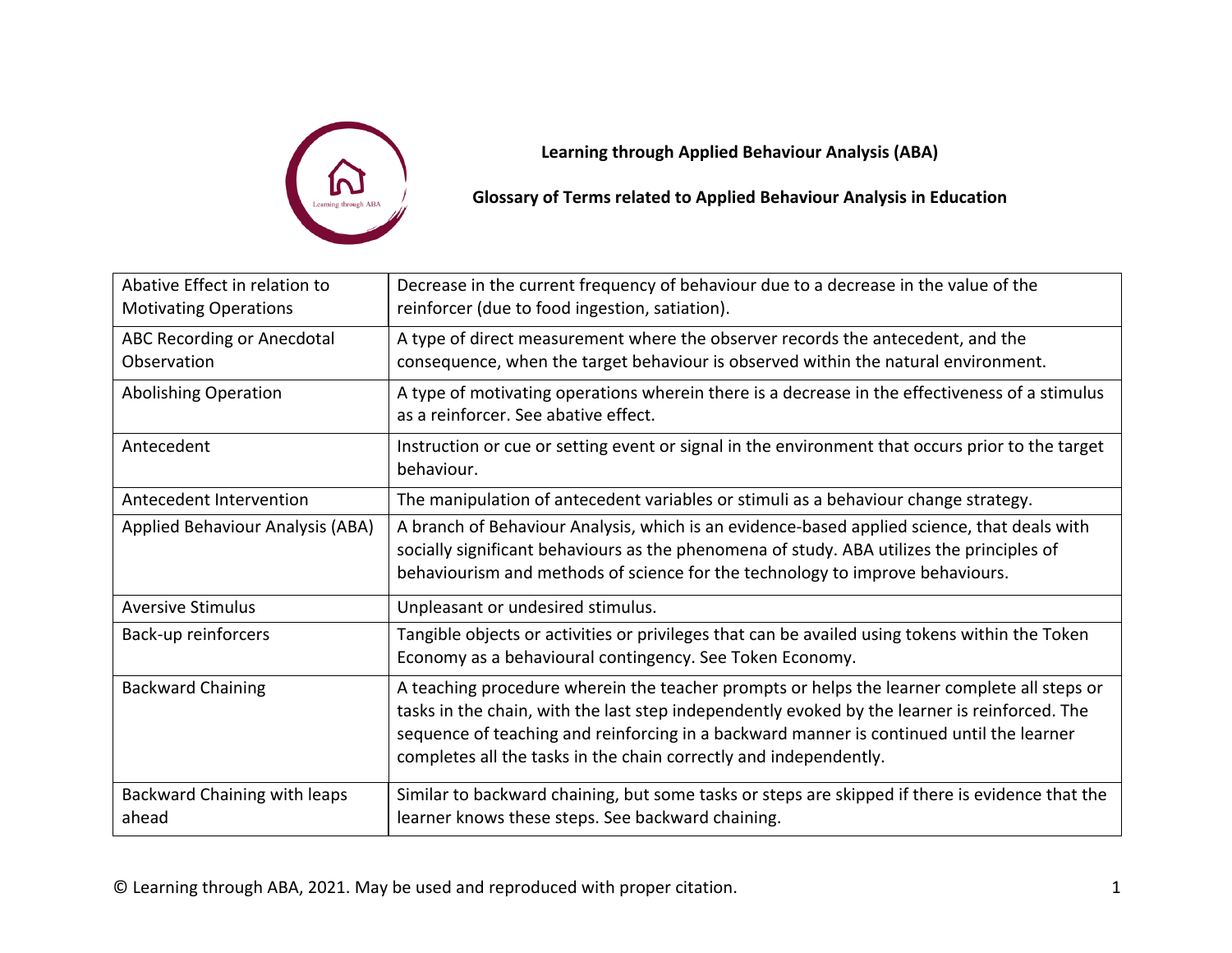| <b>Baseline</b>                                                   | A condition where the independent variable (manipulation of independent variable/s,<br>teaching, instruction or intervention) is not present. Data collected during the baseline helps<br>in understanding the effects of the Independent Variable to the Dependent Variable. |
|-------------------------------------------------------------------|-------------------------------------------------------------------------------------------------------------------------------------------------------------------------------------------------------------------------------------------------------------------------------|
| <b>Behaviour</b>                                                  | An activity by a living organism, that is a dynamic by-product of the living organism's<br>interaction with the environment.                                                                                                                                                  |
| Behaviour-altering effect in<br>relation to Motivating Operations | An alteration of the current frequency of the behaviour because of motivation, drive or<br>passion, in that moment.                                                                                                                                                           |
| <b>Behaviour Chain</b>                                            | Set of responses in sequence                                                                                                                                                                                                                                                  |
| <b>Behaviour Change Procedures</b>                                | Technological and systematic procedures of improving behaviours.                                                                                                                                                                                                              |
| <b>Behaviour Checklist</b>                                        | An indirect form of assessment that provides a description of the skills or skills areas with<br>reference to the learner's profile.                                                                                                                                          |
| <b>Behavioural Assessment</b>                                     | Assessments may be indirect or direct which provide the description of skills or behavioural<br>repertoire of the learners.                                                                                                                                                   |
| <b>Behaviour Contrast</b>                                         | The difference in the rate of responding in different circumstance or settings.                                                                                                                                                                                               |
| <b>Behavioural Cusp</b>                                           | A behaviour that when learned expands the learner's application of his or her repertoire to<br>new states or environments.                                                                                                                                                    |
| <b>Behavioural Momentum</b>                                       | An infusion of high probability responses with a low probability response, usually the<br>behaviour or skills that are still being learned. See high-probability response sequence.                                                                                           |
| Behaviourism                                                      | The Philosophy of the science of behaviour                                                                                                                                                                                                                                    |
| Chaining                                                          | Various procedures of teaching behaviour chains: backward, backward with leaps ahead,<br>forward, total task presentation.                                                                                                                                                    |
| <b>Concept Formation</b>                                          | The ability to gain complex forms of stimulus control, knowing when and what behaviours to<br>evoke or emit, through generality and discrimination.                                                                                                                           |
| <b>Confounding Variable</b>                                       | An uncontrolled factor that influences the dependent variable.                                                                                                                                                                                                                |
| Consequence                                                       | A stimulus that follows after the behaviour and affects the future frequency of the behaviour.<br>See Punishment, Reinforcement and Extinction.                                                                                                                               |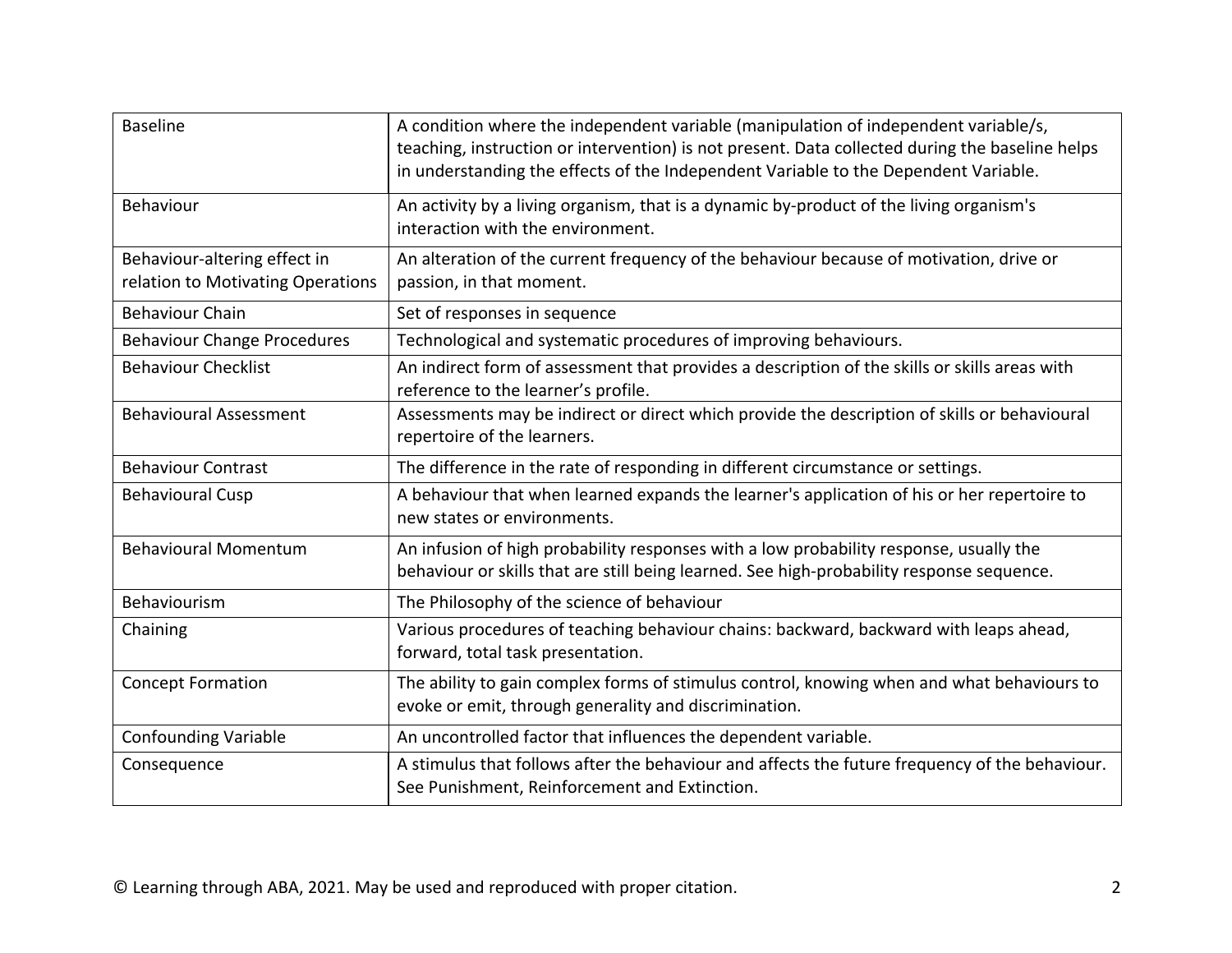| Contingency                                                                            | The relations between the behaviour and the antecedent and consequence. See contingency<br>contract or three-term contingency.                                                                                                                       |
|----------------------------------------------------------------------------------------|------------------------------------------------------------------------------------------------------------------------------------------------------------------------------------------------------------------------------------------------------|
| <b>Contingency Contract</b>                                                            | Agreed between parties that specifies that the access to specific reinforcer is accessible after<br>the completion of a specific behaviour.                                                                                                          |
| Count                                                                                  | A simple tally of the number of times a behaviour has occurred.                                                                                                                                                                                      |
| Data                                                                                   | The results of quantifiable measurement.                                                                                                                                                                                                             |
| Dependent Group Contingency                                                            | A contingency wherein the reinforcement of the members of the group is dependent upon<br>the behaviour of one or some members of the group.                                                                                                          |
| Dependent Variable                                                                     | In ABA, the dependent variable represents some measure of the target behaviour or the<br>behaviour that is socially significant.                                                                                                                     |
| Determinism                                                                            | The presumption that the universe is lawful and orderly.                                                                                                                                                                                             |
| Differential Reinforcement                                                             | Reinforcing responses that meet the specific criterion.                                                                                                                                                                                              |
| Differential Reinforcement of<br>Alternate Behaviour (DRA)                             | A procedure to reinforce appropriate behaviours to decrease maladaptive behaviours.                                                                                                                                                                  |
| Differential Reinforcement of<br>Incompatible Behaviour (DRI)                          | A procedure of reinforcing behaviours which are incompatible with the maladaptive<br>behaviours, to decrease maladaptive behaviours.                                                                                                                 |
| Differential Reinforcement of<br>Other Behaviours (DRO) or<br><b>Omission Training</b> | A procedure to reinforce the absence of maladaptive behaviours during or at specific times.                                                                                                                                                          |
| <b>Discrete Trial Teaching</b>                                                         | Skills or behaviours to be learned are broken into small steps or tasks. These are taught within<br>the context of the three-term contingency, prompting and shaping the behaviour until the<br>correct response is independently evoked or emitted. |
| Discriminative Stimulus or SD                                                          | The presence of this stimulus brings or invokes the desired behaviour.                                                                                                                                                                               |
| Duration                                                                               | Total extent of time when the behaviour occurs.                                                                                                                                                                                                      |
| <b>Ecological Assessment</b>                                                           | A form of assessment where the complex interaction between the behaviour and the<br>variables in the environment is studied.                                                                                                                         |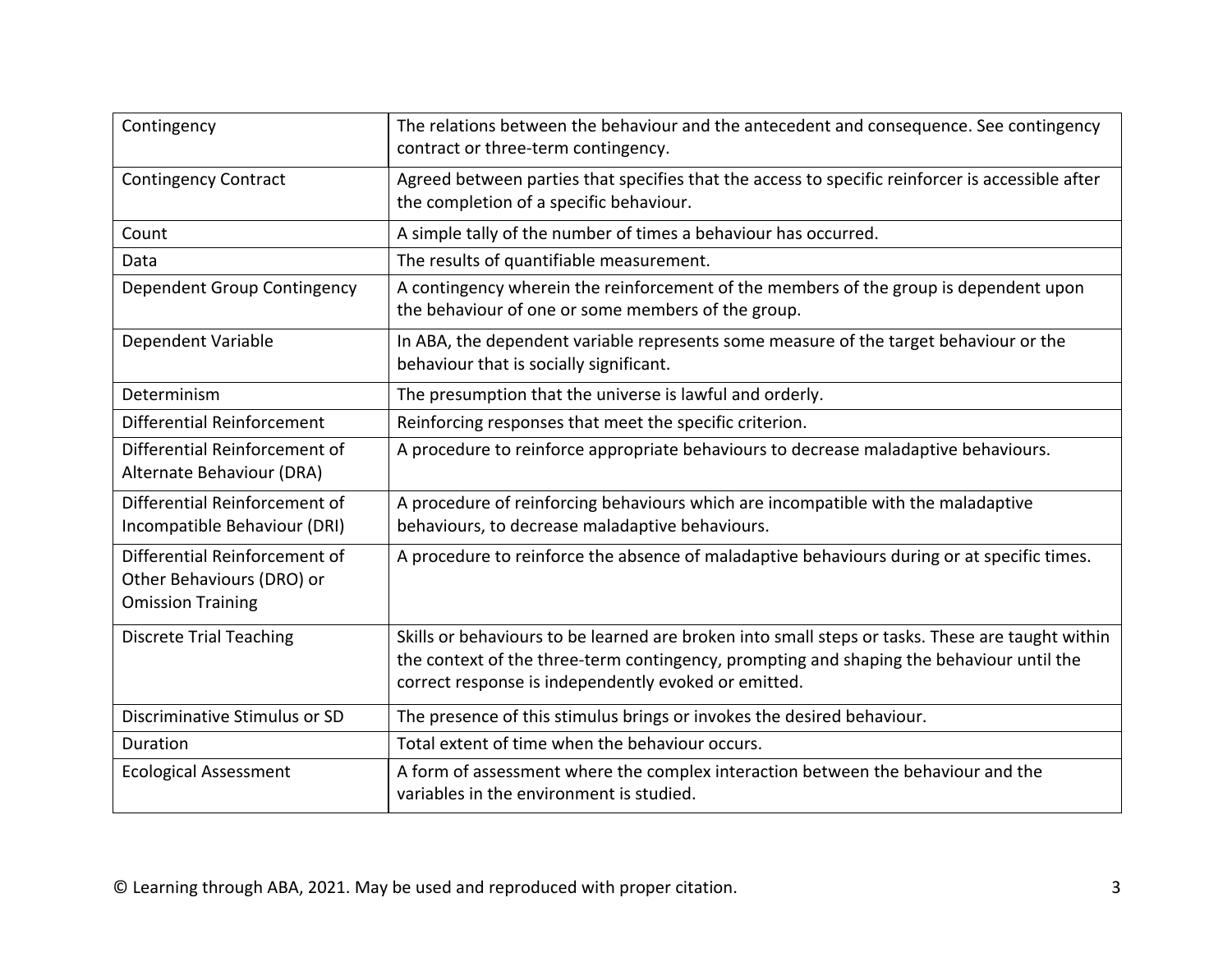| Empiricism                                                      | A school of thought where objects or subjects understudy are considered in factual and<br>objective terms.                                                                                                                                                                                                                                                        |
|-----------------------------------------------------------------|-------------------------------------------------------------------------------------------------------------------------------------------------------------------------------------------------------------------------------------------------------------------------------------------------------------------------------------------------------------------|
| Environment                                                     | Setting event, surroundings, variables in the surroundings, where all behaviours occur.                                                                                                                                                                                                                                                                           |
| <b>Establishing Operation</b>                                   | A type of motivating operations wherein there is an increase in the effectiveness of a stimulus<br>as a reinforcer. See evocative effect.                                                                                                                                                                                                                         |
| <b>Event Recording</b>                                          | Obtaining a count of the number of times the behaviour occurs, used in behaviours that have<br>concrete beginning and ending.                                                                                                                                                                                                                                     |
| Evocative Effect in relation to<br><b>Motivating Operations</b> | Increase in the current frequency of behaviour due to an increase in the value of the<br>reinforcer (due to deprivation, desire, drive).                                                                                                                                                                                                                          |
| <b>Experiment or Experimentation</b>                            | Manipulation of the independent variables, in control, to see measure and collect data about<br>its effects on the target behaviour.                                                                                                                                                                                                                              |
| Extinction                                                      | Discontinuation of reinforcement of previously reinforced behaviour to eliminate that<br>behaviour.                                                                                                                                                                                                                                                               |
| <b>Extinction burst</b>                                         | Increase in the frequency of the behaviour when the extinction behaviour is implemented.                                                                                                                                                                                                                                                                          |
| Fading                                                          | Changing or manipulating features of antecedents as variables, while the behaviour is being<br>shaped.                                                                                                                                                                                                                                                            |
| Fixed Interval Schedule of<br>Reinforcement                     | Reinforcement is delivered for the initial response evoked following a fixed duration of time<br>(interval) since the last reinforced response or behaviour.                                                                                                                                                                                                      |
| Fixed Ratio Schedule of<br>Reinforcement                        | Requiring a fixed number of responses before delivering the reinforcer.                                                                                                                                                                                                                                                                                           |
| <b>Forward Chaining</b>                                         | A teaching procedure wherein the teacher prompts or helps the learner complete all steps or<br>tasks in the chain, but with the first step independently evoked by the learner is reinforced.<br>The sequence of teaching and reinforcing in a forward manner is continued until the learner<br>completes all the tasks in the chain correctly and independently. |
| Free Operant                                                    | Behaviours that are "freely" emitted, or at any time.                                                                                                                                                                                                                                                                                                             |
| Frequency                                                       | Count of the behaviour relative to the observation time                                                                                                                                                                                                                                                                                                           |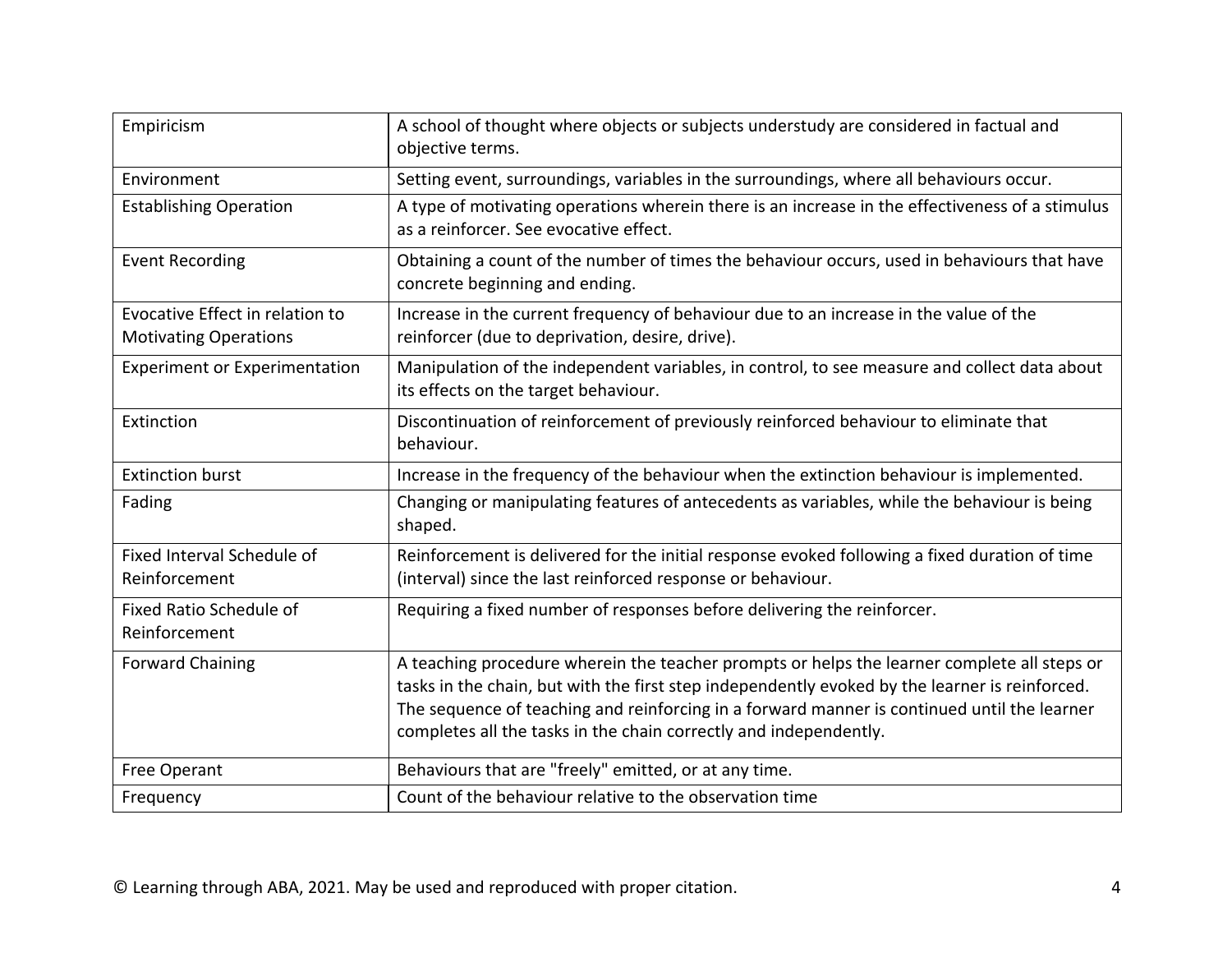| <b>Functional Analysis</b>                         | Part of the Functional Behaviour Assessment (FBA) methods, this process is to know and<br>analyze the function or cause of challenging behaviours, by testing each condition: attention<br>or escape or access to tangible or alone or sensory. |
|----------------------------------------------------|-------------------------------------------------------------------------------------------------------------------------------------------------------------------------------------------------------------------------------------------------|
| <b>Functional Behaviour Analysis</b><br>(FBA)      | Methods of assessment to determine the function or causes of challenging behaviours. It can<br>indirect, direct or through functional analysis.                                                                                                 |
| <b>Functional Communication</b><br><b>Training</b> | A type of antecedent intervention where appropriate communication or verbal behaviour is<br>taught to replace challenging behaviours.                                                                                                           |
| Generalization                                     | Expansion of evoking or emitting behaviours or skills outside of the teaching setting, across<br>persons, across exemplars                                                                                                                      |
| <b>Generalized Conditioned</b><br>Reinforcer       | The stimulus or object has a reinforcing effect because it has been paired with another<br>reinforcing stimulus or back-up reinforcers.                                                                                                         |
| Graphs                                             | Formats of displaying data gathered through experimentation, that is utilized in visual<br>analysis. The kinds of graphs are bar graphs or histogram, line graph, standard celeration<br>charts, etc.                                           |
| <b>Group Contingency</b>                           | Reinforcement of the group is either dependent or independent or interdependent on the<br>behaviours of one or some or all members of the group.                                                                                                |
| High-probability request<br>sequence               | A form of antecedent intervention where two to five easy tasks associated with "can do" skills<br>are delivered in succession prior to the delivery or request for the task that may challenging.                                               |
| Independent Group Contingency                      | A contingency wherein the reinforcement of a member of the group is independent upon the<br>behaviour of one or some members of the group.                                                                                                      |
| <b>Indirect Assessments</b>                        | Structured interviews, checklists, rating scales, questionnaires to gather information about<br>the person and the target behaviours or skills.                                                                                                 |
| Interdependent Group<br>Contingency                | A contingency wherein the reinforcement of all members of the group is dependent upon the<br>behaviour of each member of the group.                                                                                                             |
| Intermittent Schedule of<br>Reinforcement          | Not all occurrences of the behaviour produce reinforcement.                                                                                                                                                                                     |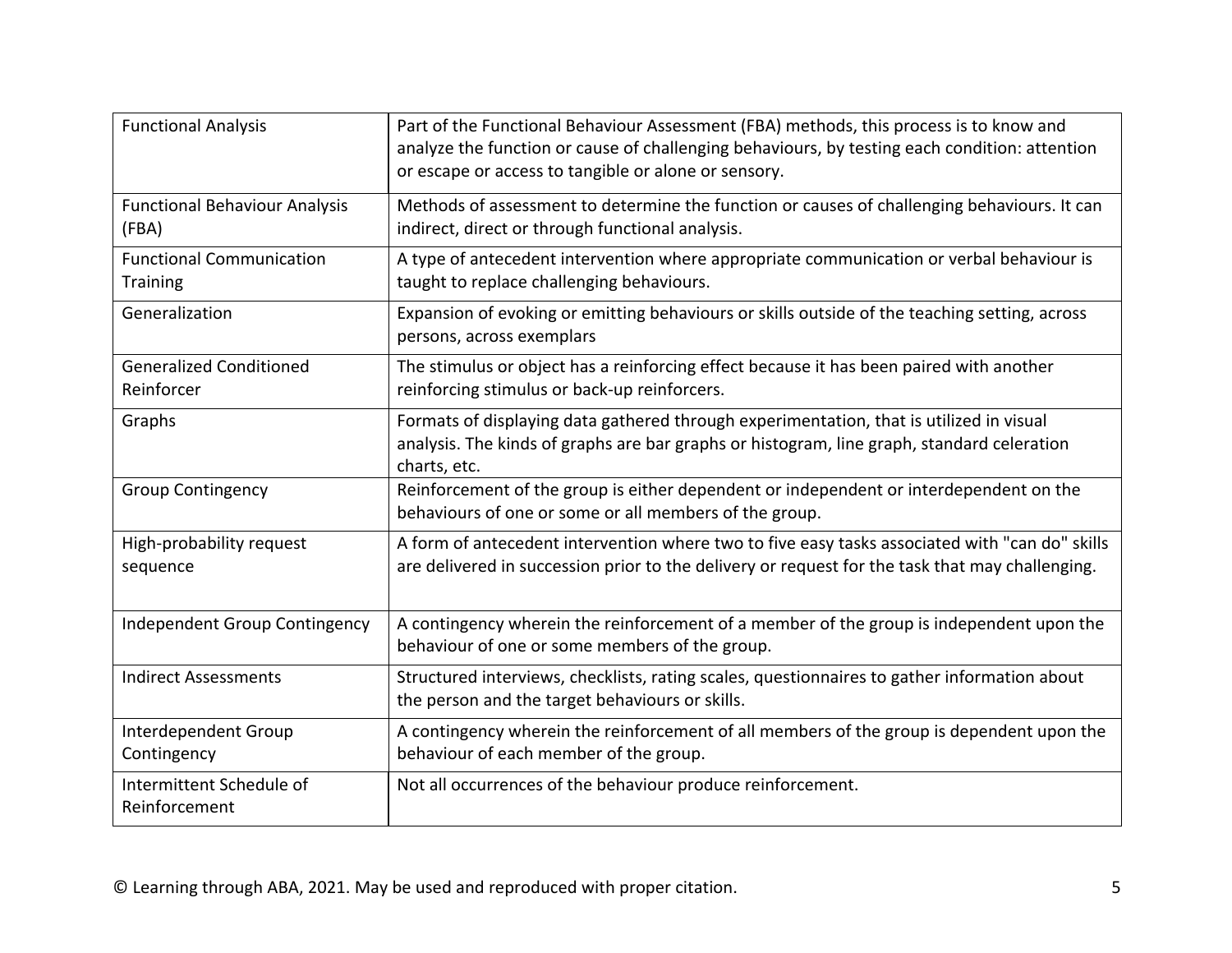| Inter-response time                         | The elapsed time between two responses in succession.                                                                                                                           |
|---------------------------------------------|---------------------------------------------------------------------------------------------------------------------------------------------------------------------------------|
| Maintenance                                 | The learner continues to evoke the desired behaviour after the portion of or all the<br>experimental condition is no longer in place.                                           |
| <b>Motivating Operations</b>                | Drive, passions, desires. An environmental variable that increases or decreases the value of<br>the reinforcer and alters the behaviour in that moment.                         |
| <b>Negative Punishment</b>                  | A consequence when removed, decreases the future frequency of the behaviour.                                                                                                    |
| <b>Negative Reinforcement</b>               | A consequence when removed, increases the future frequency of the behaviour.                                                                                                    |
| Non-contingent Reinforcement                | Delivering a reinforcement unrelated to the occurrence of the behaviour.                                                                                                        |
| Overcorrection                              | A positive punishment practice that requires the learner to put things on track, by repairing<br>the environment back to its state before the maladaptive behaviour was evoked. |
| Pivotal Behaviour                           | A behaviour or skill that when learned produces a co-variation or derived to other untrained<br>behaviours or skills.                                                           |
| <b>Planned Activity Check</b><br>(PLACHECK) | Measuring group behaviour through momentary time-sampling, wherein the observer records<br>in that moment if each person in the group is engaged with the target behaviour.     |
| <b>Positive Punishment</b>                  | A consequence when presented, decreases the future frequency of the behaviour.                                                                                                  |
| <b>Positive Reinforcement</b>               | A consequence when presented, increases the future frequency of the behaviour.                                                                                                  |
| Punishment                                  | A consequence that decreases the future frequency of the behaviour.                                                                                                             |
| Repertoire                                  | Behaviours that a person "can do".                                                                                                                                              |
| Reinforcement                               | A consequence that increases the future frequency of the behaviour.                                                                                                             |
| Response                                    | A single instance of a type of behaviour.                                                                                                                                       |
| <b>Response Blocking</b>                    | A form of intervention to prevent the maladaptive behaviour from occurring.                                                                                                     |
| <b>Response Cost</b>                        | Loss of reinforcers previously earned because of emitting a maladaptive behaviour. This is a<br>form of negative punishment.                                                    |
| Rule-governed behaviour                     | Behaviours governed by rules different from contingency-shaped behaviour (ABC). These<br>behaviours are presented independent from the consequences.                            |
| Self-Management                             | Personal application of behaviour change procedures.                                                                                                                            |
| Shaping                                     | While teaching, gradually reinforcing responses nearer to the desired behaviour.                                                                                                |